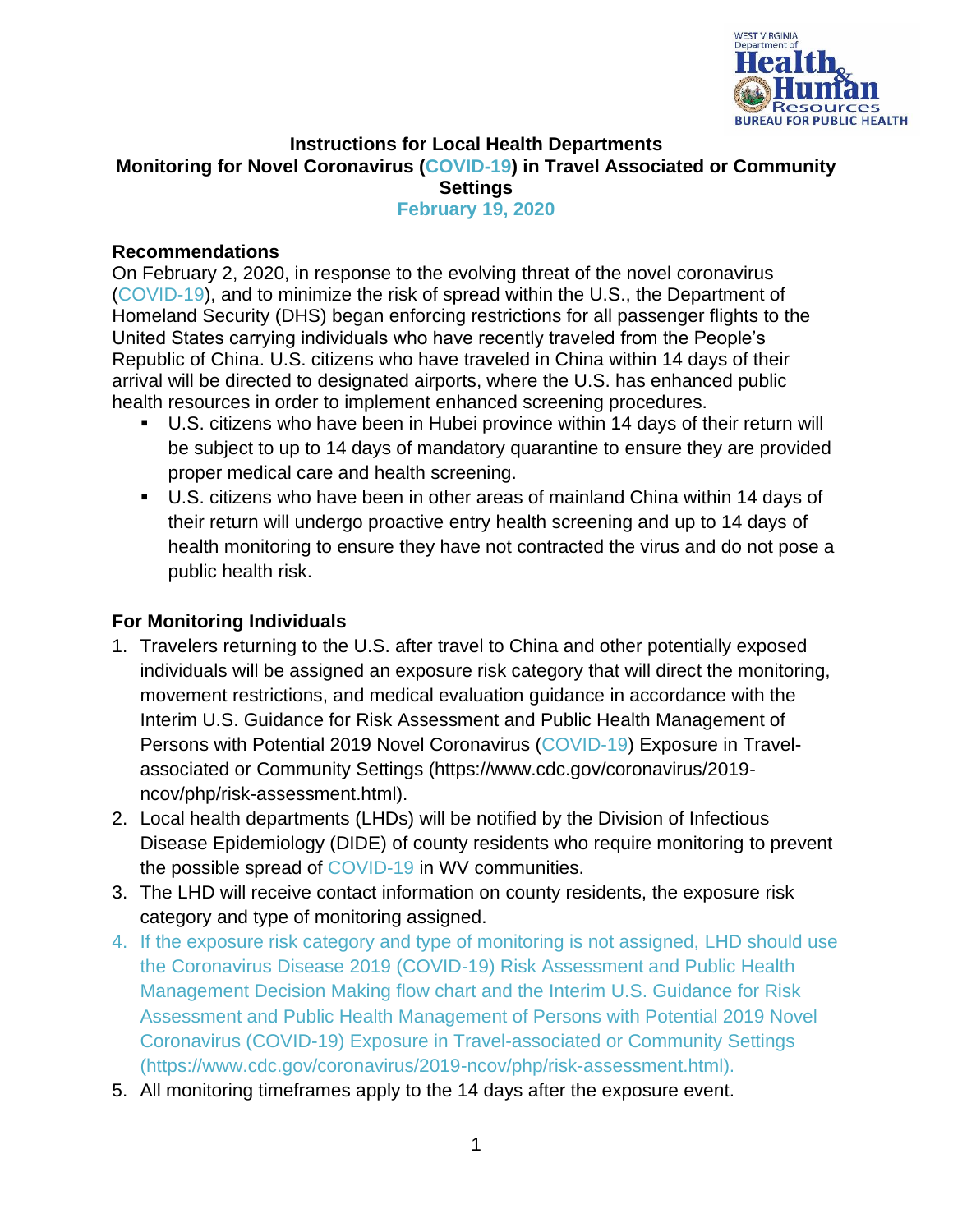- 6. If a LHD becomes aware of a county resident with potential COVID-19 exposure in travel-associated or community settings, notify the DIDE immediately in order to assess exposure and assign an exposure risk category and for tracking purposes.
- 7. The LHD should contact the individual immediately and maintain communication for the entire monitoring period. The method of communication between the individual and the LHD should be determined by the LHD (e.g., in person, phone, text, skype, etc.).
- 8. Individuals will be assigned either daily active monitoring or self-monitoring with public health supervision based on their exposure risk category.
	- o **Daily active monitoring** means someone from the LHD will contact the individual every day to check for fever and any symptoms.
	- o **Self-monitoring under public health supervision** means the LHD will check in intermittently over the course of the monitoring period. The individual will notify the LHD immediately if fever or symptoms develop.
- 9. Provide individual with the monitoring guidance for their assigned monitoring category and a symptom log.
	- o LHDs should review the guidance with the individual being monitored.
	- o Fill in contact information for the LHD including after-hours and weekend information on the symptom log and the monitoring start and end dates. Make sure the individual understands how to contact the LHD and the DIDE.
	- $\circ$  Individuals should use the symptom log to record oral temperature with a digital thermometer twice a day, as well as any symptoms they may be experiencing. Make sure the individual understands what date they can stop monitoring for fever and symptoms.
	- $\circ$  If the person is under daily active monitoring establish a schedule to communicate with them once daily, including weekends. If you do not hear from the individual by the established time, contact them immediately.
- 10.In order to reduce the risk of possibly exposing others, the individual should adhere to the following isolation/movement restrictions:
	- o **Self-monitoring under public health supervision:** individuals should remain isolated at home or in a location approved by the local health department as much as possible. Individuals should avoid congregate settings including workplaces and school, limit public activities, and practice social distancing. Additionally, individuals should refrain from public travel and avoid long distance travel or out of state travel.
	- o **Daily active monitoring:** individuals should remain isolated at home or in a location approved by the local health department. Individuals should not engage in public activities or travel.
- 11.During the monitoring period, individuals should separate themselves to the extent possible from other people in their home. Individuals should stay in a specific room